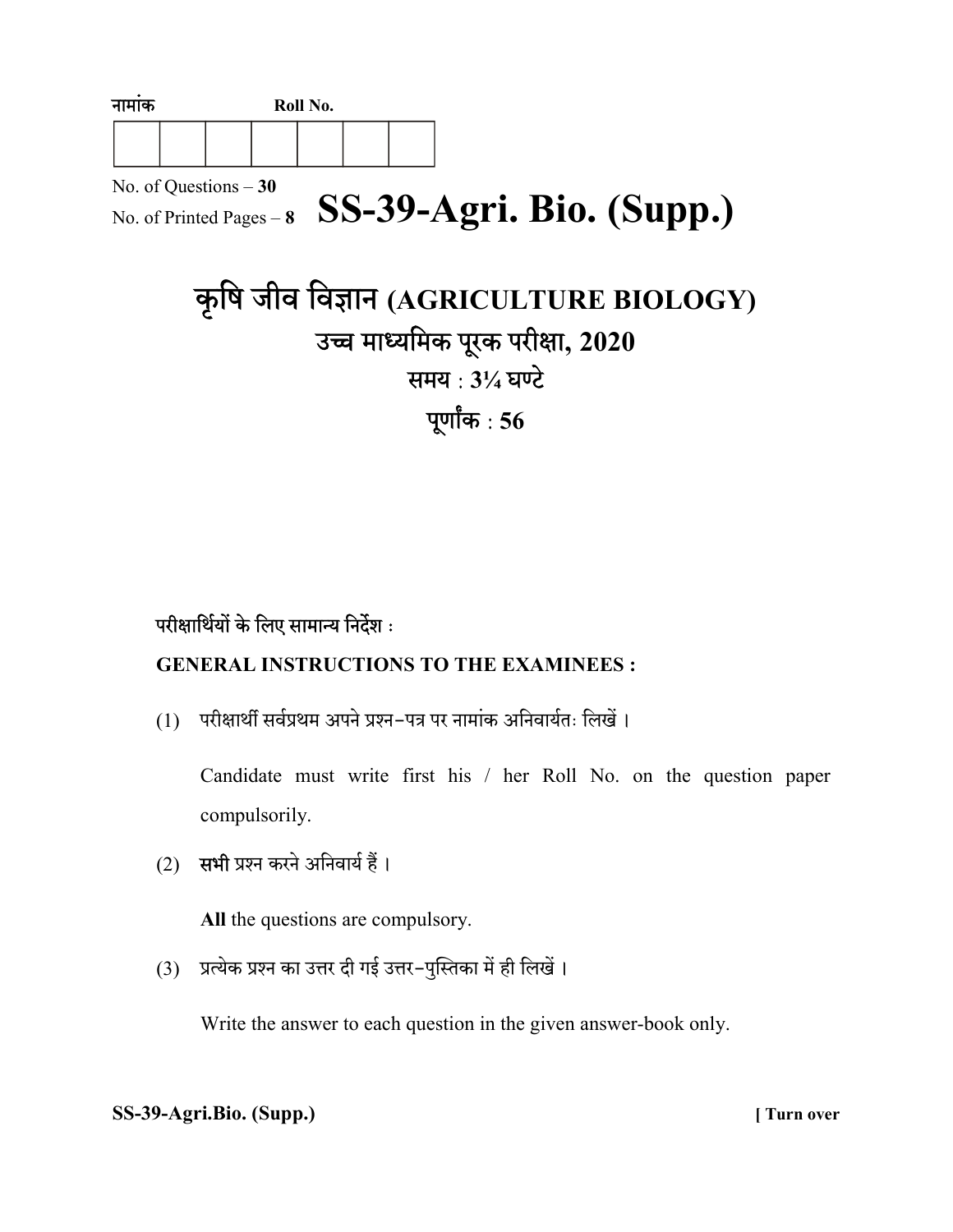(4) जिन प्रश्नों में आन्तरिक खण्ड हैं, उन सभी के उत्तर एक साथ ही लिखें।

For questions having more than one part, the answers to those parts are to be written together in continuity.

(5) प्रश्न-पत्र के हिन्दी व अंग्रेजी रूपांतर में किसी प्रकार की त्रुटि/अंतर/विरोधाभास होने पर हिन्दी भाषा के प्रश्न को ही सही मानें।

If there is any error / difference / contradiction in Hindi & English versions of the question paper, the question of Hindi version should be treated valid.

| (6)<br>खण्ड    | प्रश्न संख्या | अंक प्रत्येक प्रश्न       |
|----------------|---------------|---------------------------|
| अ              | $1 - 13$      | $\mathbf{1}$              |
| ब              | $14 - 24$     | $\overline{2}$            |
| स              | $25 - 27$     | 3                         |
| द              | $28 - 30$     | $\overline{4}$            |
|                |               |                           |
| <b>Section</b> | Q. Nos.       | <b>Marks per question</b> |
| $\mathbf{A}$   | $1 - 13$      | $\mathbf{1}$              |
| $\bf{B}$       | $14 - 24$     | $\overline{2}$            |
| $\mathbf C$    | $25 - 27$     | 3                         |

 $(7)$  प्रश्न क्रमांक 27, 28, 29 व 30 में आन्तरिक विकल्प हैं।

Question Nos. 27, 28, 29 and 30 have internal choices.

SS-39-Agri.Bio. (Supp.)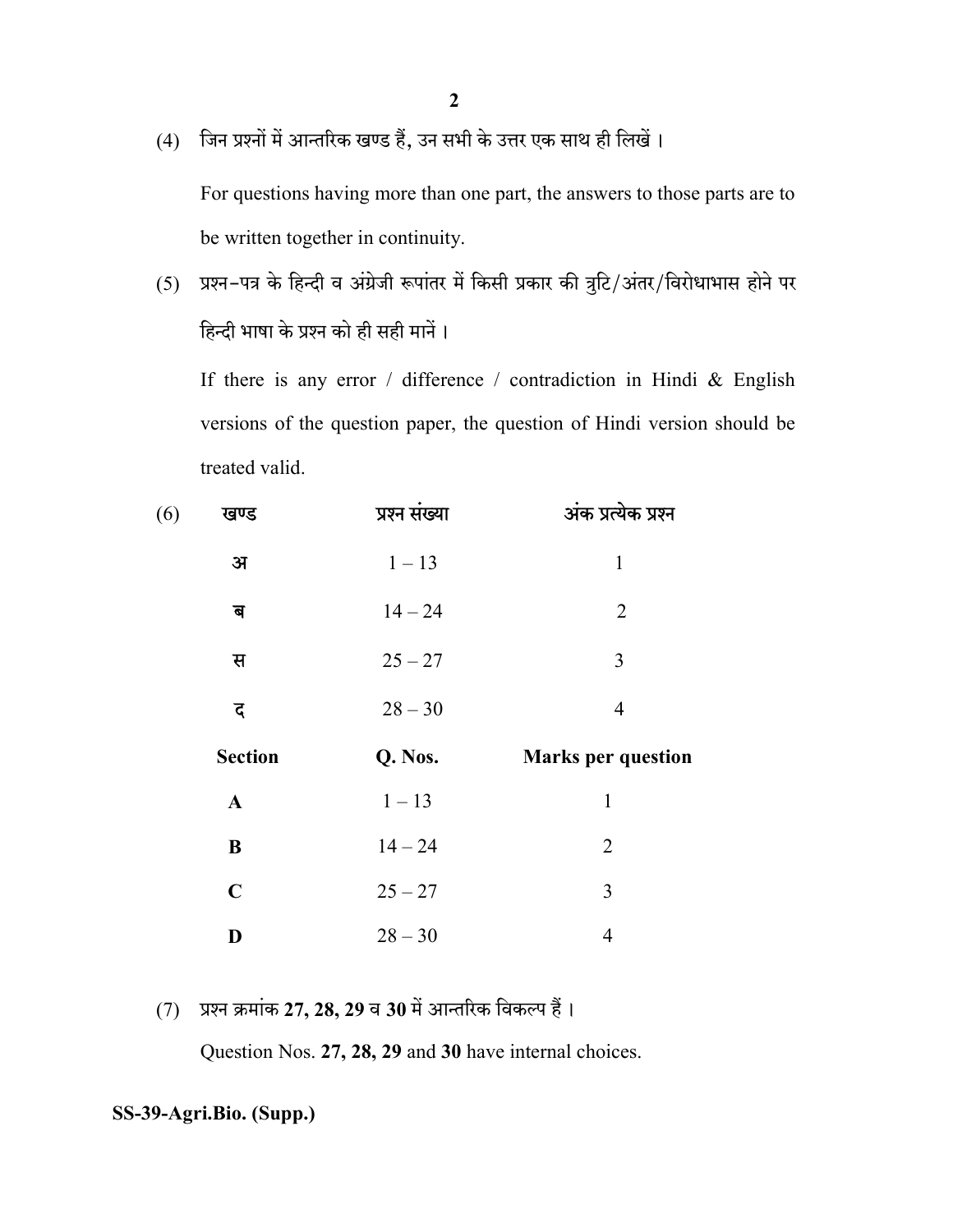### खण्ड – अ

## SECTION – A

| 1.                                   | बी.टी. का पूरा नाम लिखिए।                                                     | $\mathbf{1}$                |  |  |
|--------------------------------------|-------------------------------------------------------------------------------|-----------------------------|--|--|
|                                      | Write the full form of B.t.                                                   |                             |  |  |
|                                      |                                                                               |                             |  |  |
| 2.                                   | भारत के उस संस्थान का नाम लिखिए जो जननद्रव्य को एकत्रित एवं संरक्षित करती है। | $\mathbf{1}$                |  |  |
|                                      | Write the name of institute which collect and conserve germplasm in India.    |                             |  |  |
|                                      |                                                                               |                             |  |  |
| 3.                                   | भारत में पाई जाने वाली टिड्डी की किसी एक प्रजाति का नाम लिखिए।                | 1                           |  |  |
|                                      | Write the name of any one locust species which is found in India.             |                             |  |  |
| 4.                                   | मानव निर्मित प्रथम बहुगुणित धान्य फसल का नाम लिखिए।                           | 1                           |  |  |
|                                      |                                                                               |                             |  |  |
|                                      | Write the name of first manmade polyploid cereal crop.                        |                             |  |  |
| 5.                                   | माहूँ कीट की कौन–कौन सी अवस्थाएँ फसल को नुकसान पहुँचाती हैं ?                 | $\frac{1}{2} + \frac{1}{2}$ |  |  |
|                                      | Name the stages of aphids which cause damage to plants.                       |                             |  |  |
|                                      |                                                                               |                             |  |  |
| 6.                                   | कवक एवं उच्च पादपों की जड़ों में सहजीवन का क्या नाम है ?                      | 1                           |  |  |
|                                      | What is name of association between fungus and roots of higher plants?        |                             |  |  |
|                                      |                                                                               |                             |  |  |
| 7.                                   | ''धान का खैरा रोग'' किस पोषक–तत्त्व की कमी से होता है  ?                      | 1                           |  |  |
|                                      | "Khaira disease of rice" is caused by the deficiency of which nutrient?       |                             |  |  |
| SS-39-Agri.Bio. (Supp.)<br>Turn over |                                                                               |                             |  |  |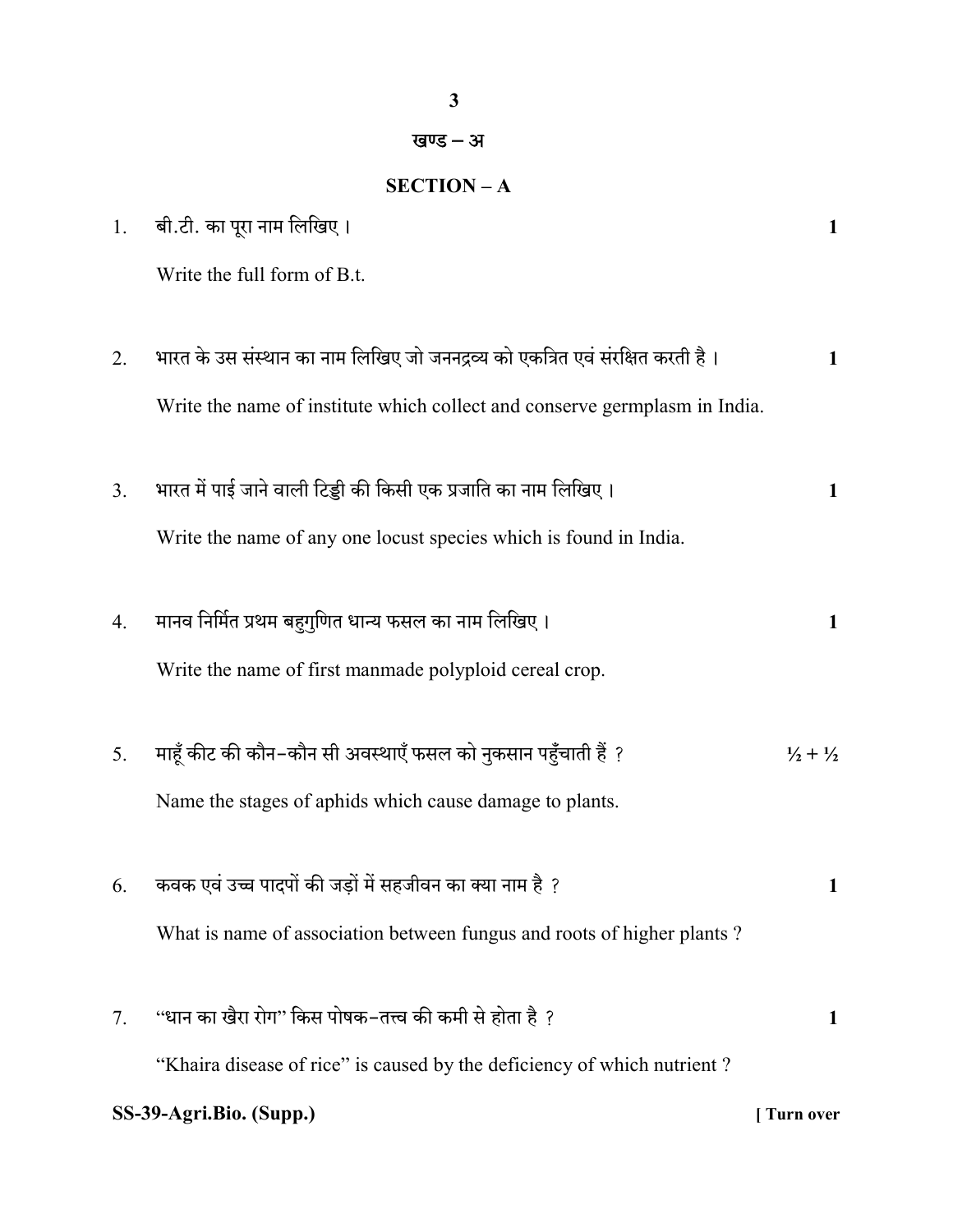|     | 4                                                                                               |   |
|-----|-------------------------------------------------------------------------------------------------|---|
| 8.  | ''टिक्का रोग'' किस फसल से संबंधित है ?                                                          |   |
|     | "Tikka disease" is related to which crop?                                                       |   |
|     |                                                                                                 |   |
| 9.  | ''टमाटर का पर्ण कुन्चन रोग'' किस कीट द्वारा फैलाया जाता है ?                                    | 1 |
|     | "Leaf curl disease of tomato" is transmitted by which insect?                                   |   |
|     |                                                                                                 |   |
| 10. | घोंघा के सिर पर कितनी जोड़ी स्पर्शकों की पाई जाती हैं ?                                         | 1 |
|     | How many pairs of tentacles are found on the head of snail?                                     |   |
|     |                                                                                                 |   |
| 11. | पशुओं में पाये जाने वाले किसी एक आन्तरिक परजीवी का नाम लिखिए।                                   | 1 |
|     | Write the name of any one internal parasite which is found in animals.                          |   |
|     |                                                                                                 |   |
|     | 12.   उस पीसीज वर्ग के प्राणी का नाम लिखिए जिसमें तैरने के लिए पंख तथा श्वसन के लिए गलफड़े होते |   |
|     | हैं ।                                                                                           | 1 |
|     | Write the name of Pisces creature that has fins for swimming and gills for                      |   |
|     | respiration.                                                                                    |   |
|     |                                                                                                 |   |
| 13. | सौंदर्यक मूल्य वाली किसी एक मछली का उदाहरण दीजिए।                                               | 1 |
|     | Quote an example of any one fish that has aesthetic value.                                      |   |
|     | SS-39-Agri.Bio. (Supp.)                                                                         |   |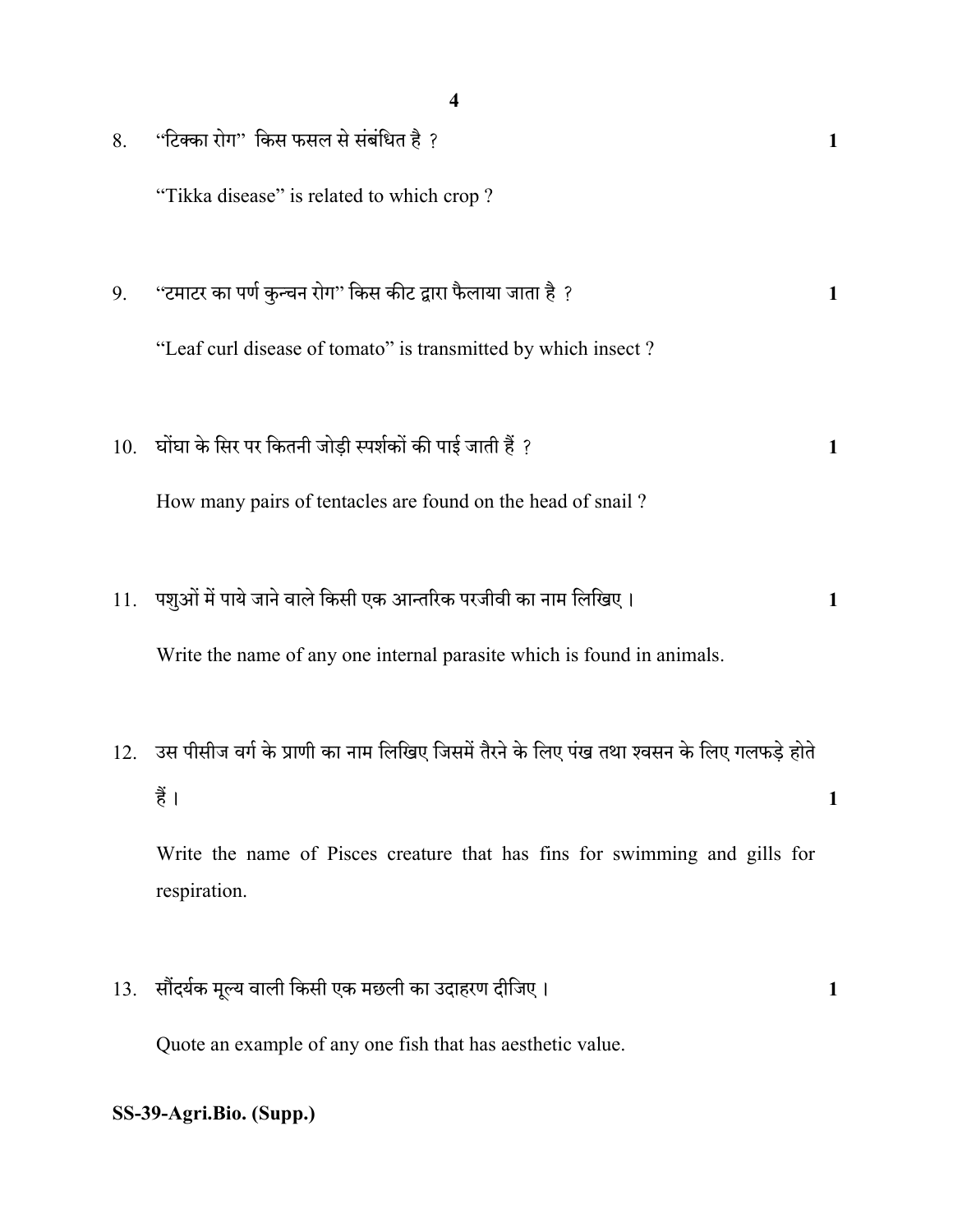#### खण्ड – ब

### SECTION – B

- 14. पी.सी.आर. का पुरा नाम लिखिए। यह तकनीक सर्वप्रथम किसने दी थी ? पी.सी.आर. तकनीक में प्रयोग किए जाने वाले एन्जाइम का नाम तथा स्रोत लिखिए।  $\frac{1}{2} + \frac{1}{2} + \frac{1}{2} + \frac{1}{2} + \frac{1}{2}$ Write the full form of PCR. Who introduced this technique first time ? Mention the name and source of enzyme used in PCR technique.
- 15. उत्परिवर्तजन को परिभाषित कीजिए । "म्यूटेशन" शब्द किसने प्रतिपादित किया ? उत्परिवर्तजन के प्रकारों को समझाइए ।  $\frac{1}{2} + \frac{1}{2} + 1$  Define mutagen. Who coined the term "Mutation" ? Explain the types of mutagens.
- 16. कीट-विज्ञान को परिभाषित कीजिए । कातरा का वैज्ञानिक नाम लिखिए । कातरा को रेड हेयरी कैटरपिलर क्यों कहते हैं ? बाल के साथ करने के साथ मेरे से स्था कर से स्था कर से स्था कर से स्था कर के साथ मेरे

 Define entomology. Write the scientific name of red hairy caterpillar. Why so is it called red hairy caterpillar ?

- 17. बरुथीनाशी की परिभाषा लिखिए । कीटनाशियों के सुरक्षित उपयोग के लिए कोई तीन सुझाव लिखिए ।  $\frac{1}{2} + \frac{1}{2} + \frac{1}{2} + \frac{1}{2}$ Define miticide. Write any three suggestions for safe use of insecticides.
- 18. 1 + 1 Explain the use of pheromone trap and neem in insect-pest control.

### SS-39-Agri.Bio. (Supp.) [ Turn over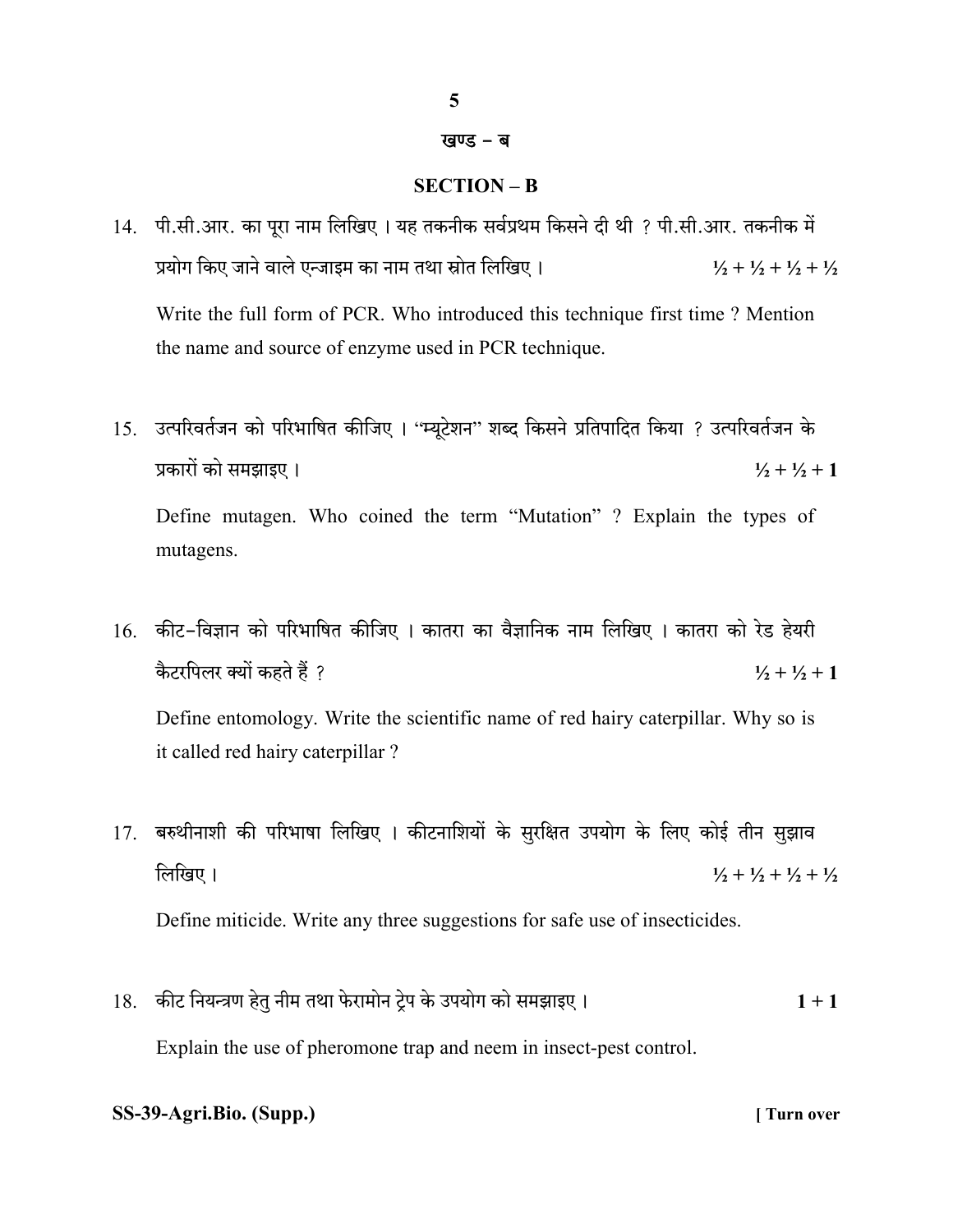- 19. विषाणु तथा वाइरोइड में कोई दो अन्तर लिखिए।  $\frac{1}{2} + \frac{1}{2} + \frac{1}{2} + \frac{1}{2} + \frac{1}{2}$ Write two differences between virus and viroid.
- 20. बोर्डो मिश्रण की खोज किसने की थी ? बोर्डो मिश्रण का संघटन एवं उपयोग लिखिए।  $\frac{1}{2} + 1 + \frac{1}{2}$ Who discovered Bordeaux mixture ? Write its composition and uses.
- 21. " " ? 1½ + ½ Why and by whom, "Waggle Dance" is performed?
- 22. सब्जियों के जड़ गाँठ रोग का रोगजनक एवं शस्य प्रबन्धन को समझाइए।  $1/2$  +  $1/2$

 Explain the pathogen and cultural management of root knot disease of vegetables.

- 23. मानव व पशुओं में पिस्सू का आर्थिक महत्त्व के बारे में लिखिए।  $1 + 1$ Write about the economic importance of flea in animals and human beings.
- 24. लेबिओ रोहिता का नामांकित चित्र बनाइए (किन्हीं चार भागों को नामांकित करें)  $\frac{1}{2} + \frac{1}{2} + \frac{1}{2} + \frac{1}{2}$ Draw a labelled diagram of Labeo rohita (label any four parts).
- SS-39-Agri.Bio. (Supp.)

6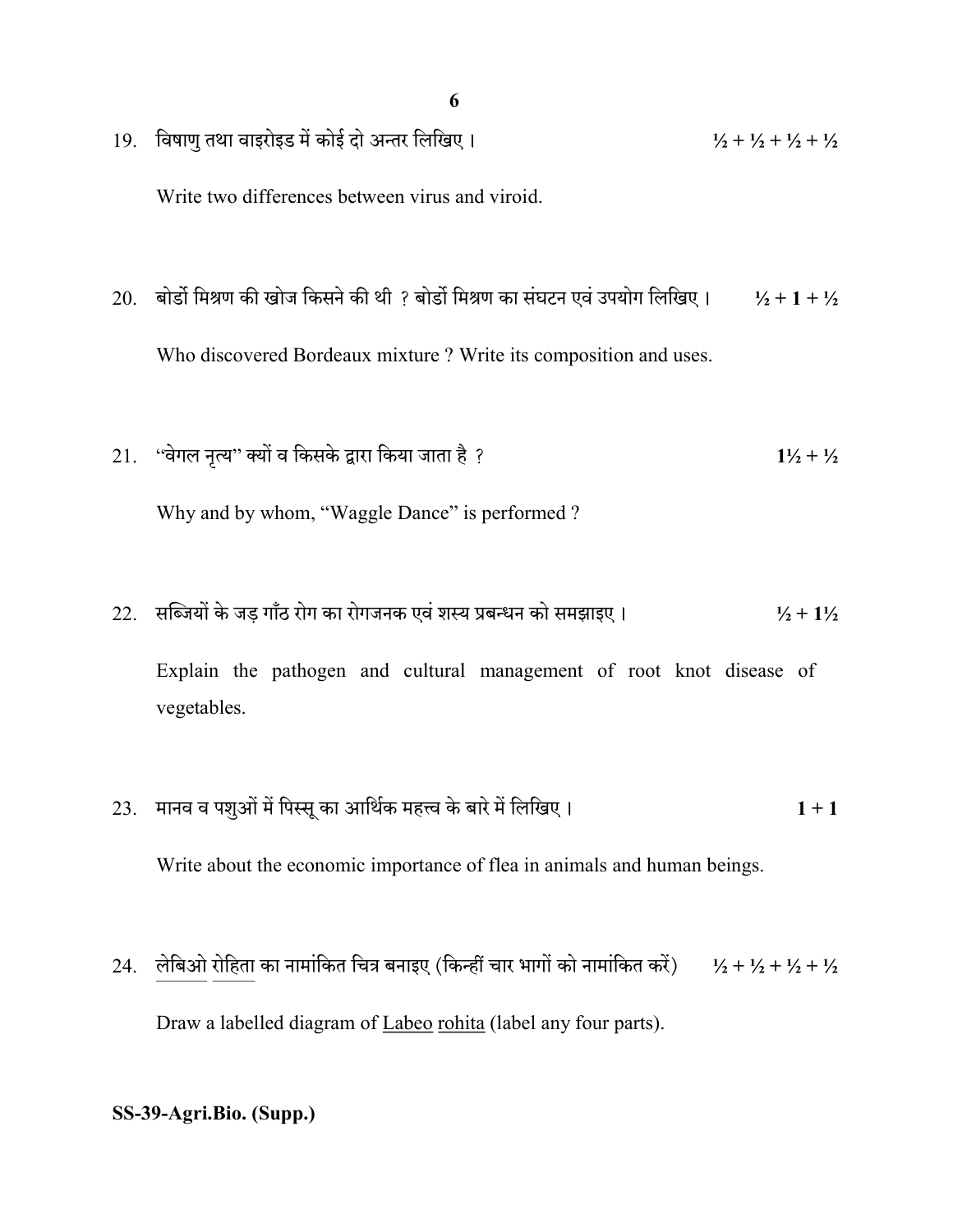## खण्ड – स

7

## SECTION – C

- 25. Ti प्लाज्मिड पर संक्षिप्त टिप्पणी दीजिए । Ti प्लाज्मिड का नामांकित चित्र बनाइए ।  $1 + 2$ Write short note on Ti plasmid. Draw a labelled diagram of Ti plasmid.
- 26. गेहूँ के मोल्या रोग का रोगजनक तथा लक्षण लिखिए।  $1 + 2$

Write the pathogen and symptoms of molya disease of wheat.

27. केंचुए को किसानों का दोस्त क्यों कहते हैं ? केंचुए की ग्रसनी एवं पेषणी के कार्यों को लिखिए । 2 +  $\frac{1}{2}$  +  $\frac{1}{2}$  +  $\frac{1}{2}$ 

#### अथवा

टिड्डे का वैज्ञानिक नाम क्या है ? टिड्डे का नामांकित चित्र बनाइए (किन्हीं पाँच भागों को नामांकित करें) बाद कर से साथ करने कर से साथ करने हैं कि उसके साथ करने हैं जा कि उसके साथ करने हैं जा कि उस से

 Why earthworm is known as farmer's friend ? Write the functions of pharynx and gizzard of earthworm.

#### OR

 What is the scientific name of grasshopper ? Draw a labelled diagram of grasshopper (label any five parts).

#### खण्ड – द

#### SECTION – D

28. चयन को परिभाषित कीजिए। स्वपरागित फसलों की चयन विधियों के नाम लिखिए। समूह चयन के गण व दोष लिखिए ।  $\frac{1}{2} + 1\frac{1}{2} + 2$ 

#### अथवा

संकरण को परिभाषित कीजिए। पुँज विधि की प्रक्रिया को रेखाचित्र द्वारा समझाइए।  $1/2 + 3/2$ 

Define selection. Write the name of selection methods of self-pollinated crops. Describe the merits and demerits of mass selection.

OR

Define hybridization. Explain the procedure of bulk method by flow diagram.

#### SS-39-Agri.Bio. (Supp.) [ Turn over